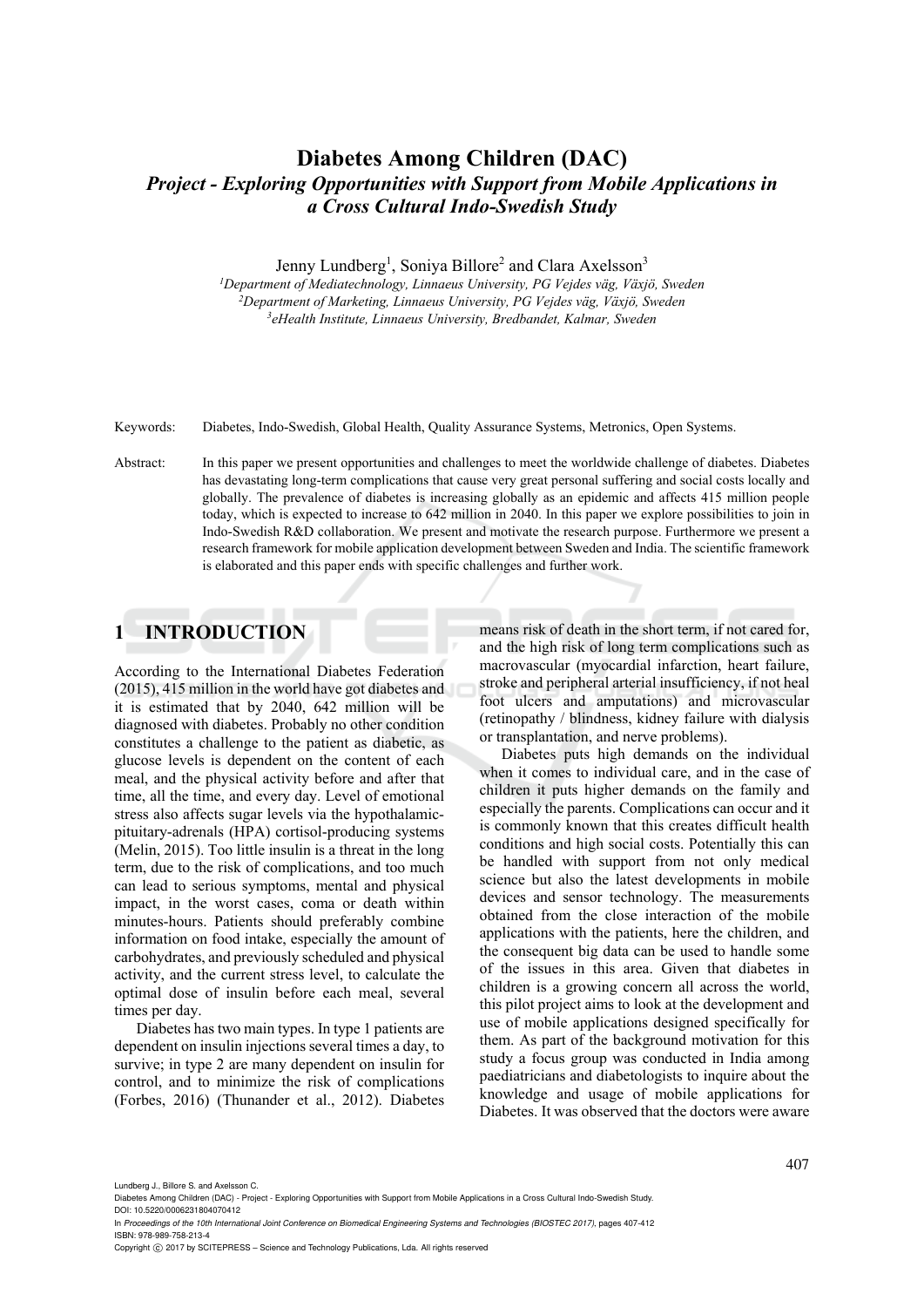of such applications on a global level but these were not used commonly by the diabetic children in India. Also it was not an established practice yet for the doctors to recommend any mobile application to the parents or the children to support their lifestyle in dealing with this challenge.

### **2 BACKGROUND**

In this background we present the situation related to diabetes from the two countries specific perspectives. This presented within the three subsections India, Sweden and motivation for the Indo-Swedish research study.

#### **2.1 India**

The presence of Diabetes among children is a growing concern in India. According to a recent report (The Times of India, 2014) there are almost 70,000 cases of children with Type I and nearly 40,000 cases with type 2 diabetes. Obesity and the fast food fad is a common factor coupled with the fact that nearly 68% of urban children do not engage in regular exercise (type 2). Praveen and Tandon (2016) discuss the incidences of type II diabetes among children in India and underline that obesity is the leading cause of the situation. It is also of concern that parents, caretakers and schools emphasise the need for a healthy lifestyle among the children so that type II incidences can be curbed and brought under control. One of the possible influencers could be the digital support systems such as mobile technologies. Forbes, 2016 reports that the mobile penetration is India has reached nearly a billion subscribers and the market has the third largest smartphone users in the world. This opens immense opportunities for using the mobile technology for health related benefits. The first diabetes app named Diabeto was launched only recently in 2015. This application connects to glucometers of 30 different types and helps to keep track of the sugar levels, insulin levels including Bolus and Basal. Further it keeps the data stored in the cloud and presents visual representations of the patient's data for further, more efficient diabetes management. There is growing awareness about this application for Diabetes management in India and there is also growing interest among health and technology entrepreneurs to develop more applications for Diabetes.



Figure 1: The Diabeto application. Photo credit: www.startupexplore.com.



Figure 2: The synchronisation of the app with the glucometer. Photo credit: http://www.medgadget.com/ 2015/01/diabeto-to-sync-glucometers-with-smartphonesvideo.html.

In the next section, the situation related to diabetes in Sweden is presented.

#### **2.2 Sweden**

Sweden has the second highest presence of diabetes among children in the world approximately 7-8000 individuals and 800 are diagnosed every year. But there are some popularly used applications such as Triabetes, a CE marked medical software (iTunes, Triabetes). Research, development & innovation related to diabetes are ongoing and mature enough with rich data material to do further analysis on. Different quality assurance systems where devices related to diabetes are included exists. CE markings (Läkemedelsverket, 2016) and other initiatives as for example Diabetesappar.se are a collection of apps related to diabetes developed in cooperation with the Swedish health care professionals and Swedish application providers to facilitate and improve everyday life for patients and healthcare. Modeling of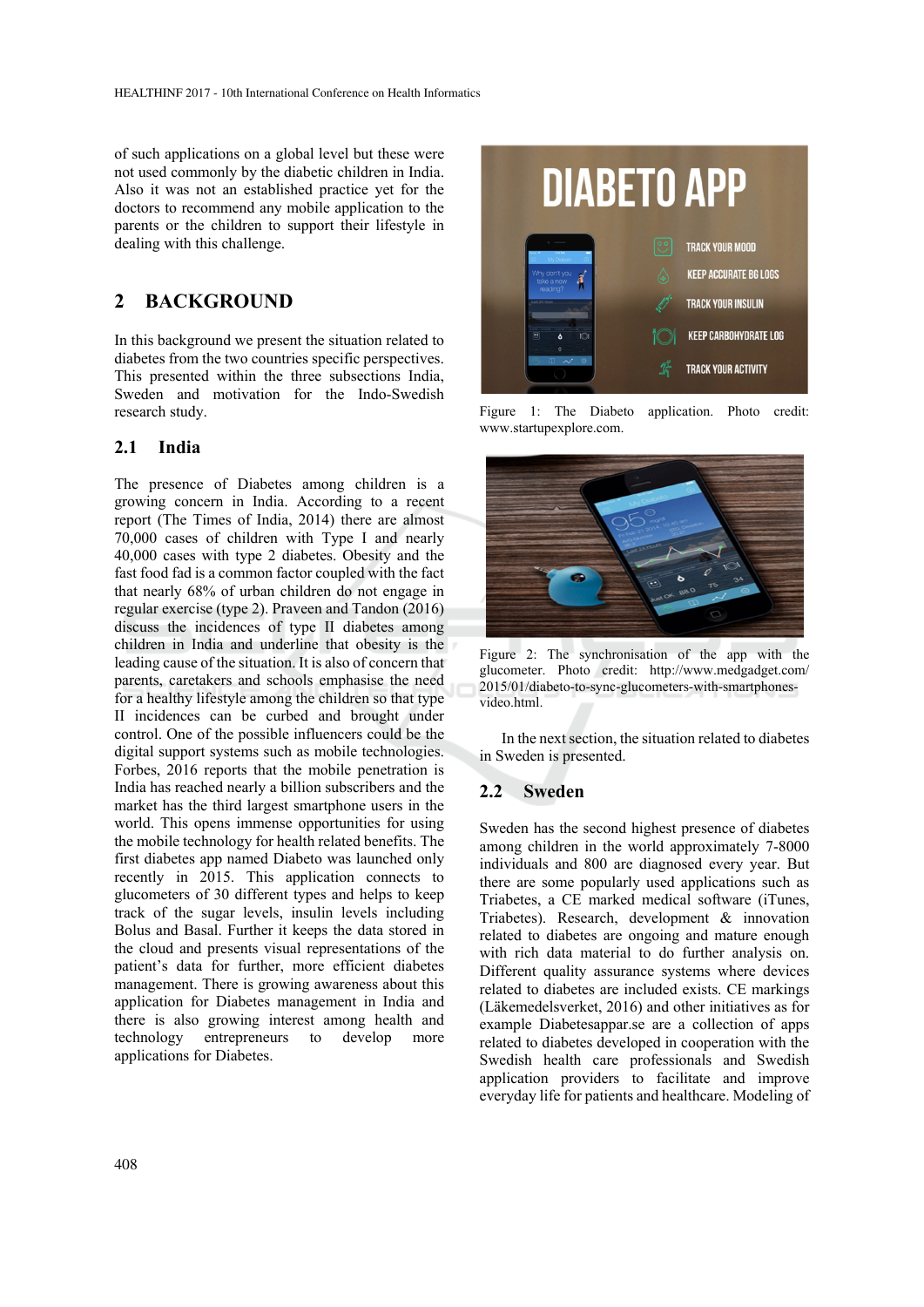diabetes (Marmarelis and Mitis, 2014) are considered in essence in regular technical issue, with glucose insulin regulations. Furthermore, there are national approaches towards open quality assured databases such as the National Diabetes Registry, NDR with a specific open registry for children, Swediabkids. In the pictures below, figure 2, an example of a diabetes kit for children in Sweden is presented. Furthermore, continuous monitoring (CGM) like for example the automatic insulin pumps are examples of additional products in use.



Figure 3: Example of children's "diabetes kit" in Sweden. Photo credit: Jenny Lundberg.

### **2.3 Motivation for the Indo-Swedish Study of the DAC Project**

For children and adolescents diagnosed with diabetes lifelong lifestyle changes are inevitable to ensure quality of life. Dietary regulations, sound exercise and monitoring as well as medication need to be obtained regularly every day (Barndiabetesfonden, 2016). This is an immense task for the young and their family who all need to be highly motivated to succeed long term. Cafazzo et al., 2012 have shown that motivation for self-monitoring can increase with the help of specialised mobile applications.

It is believed that the experience of healthcare and researchers Sweden could be used to explore the use of similar applications for the diabetic children in India. An Indo-Swedish cross cultural study of the lifestyles of diabetes among children can provide sufficient data and enable a higher level of generalization that can be translated to create more efficient and open mobile applications for the young generation.

# **3 RESEARCH PURPOSE**

This research will conduct the following exploratory steps to have a deeper insight of the situation regarding e-initiatives and specifically mobile applications for Diabetes among children.

- 1. Explore the possibilities for designing einitiatives with a study of the child patients and the level of adjustments and adaptations needed to deal with Diabetes as a health condition
- 2. Explore the personal needs of the patients in order to obtain a personalized and microscopic look to their needs and wants for the e-initiative
- 3. Utilise information portals and big data sources to study the possibilities of building an interactive mobile based empowerment platform for virtual coordination
- 4. Design mobile based solutions to empower and assist the children and their parents to deal with the presence of this diagnose.
- 5. Connect the results of the above to health industry entrepreneurs for mobile app. creation and development. This includes connecting Swedish entrepreneurs to the ones in India so that collaborative efforts on technology and user needs can be optimally utilised for creating market specific mobile applications.

# **4 SCIENTIFIC FRAMEWORK**

As seen from the framework, the research attempts to explore in depth the situation of the children suffering from Diabetes type I and II in the countries of Sweden and India. The research will be done for mainly 2 aspect, A: the lifestyle of the children and the requirements that the children have given their health condition. By requirements it can mean a number of parameters such as access to health and medical advice, infrastructure support in terms of access to sports and other facilities that can help keep their body healthy and active, emotional support from families and friends, and access to other children who suffer from the same health situation through a network or group either online or otherwise where they and their families could meet and support each other. The other parameter is B: systems that support diabetes management in children such as the quality of awareness regarding the condition among the families, schools and local society and the relationship between them and the local health care units. Also this will explore the technological support that children have access to as they themselves want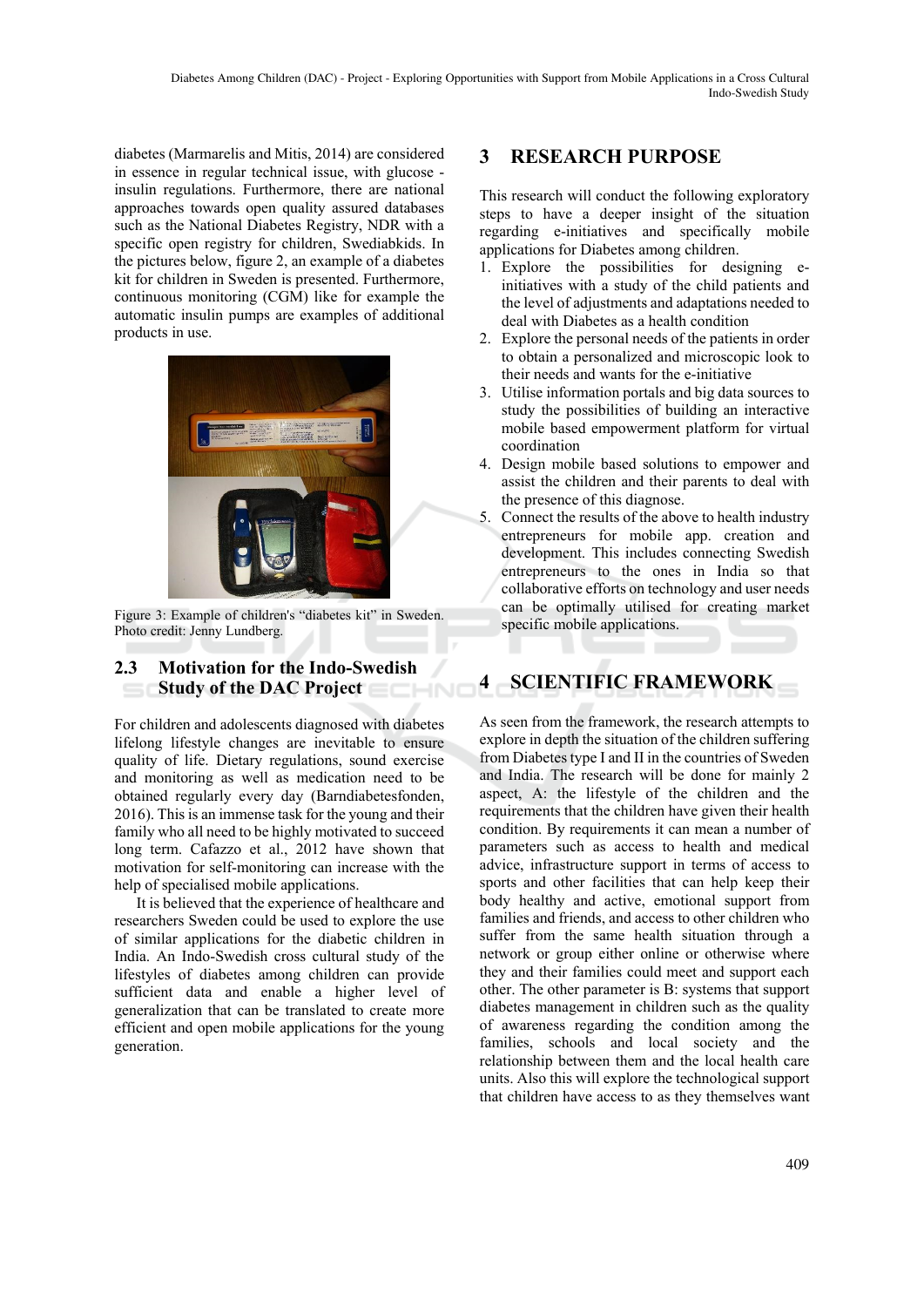to know more of their health condition and how best they could manage it. For example , the use of mobile applications that can be used to bring the knowledge , awareness and management of the diabetes related health situation closer to the children suffering from it as well as making the platform user friendly.



Figure 4: Research framework for mobile application development between Sweden and India.

It is known by our initial secondary research on the topic that Sweden has been using a number of mobile applications for Diabetes management but the situation is not the same for India. It will be interesting to further see how the applications in Sweden are customised to children patients if any.

By knowing the situation for parameters A and B described above we can have a list of factors that need to be tested against the presently available applications and explore the possibility of including new ones in them. Further on, the research will take the next step of bringing these observations to the world of entrepreneurship by building a link between the mobile app developers in the health industry of Sweden and India. It is believed that since Sweden and India have increasing number of diabetes affected children in very varied social and cultural settings, the knowledge created through the study will help generalise some important human and disease related elements that could be used on a wider context for Diabetes management among children on a global level.

# **5 SPECIFIC OPPORTUNITIES AND CHALLENGES**

Novel technology with sensors / actuators, Internet of Things (IoT), micro sensors and open socio-technical systems, e.g. Internet-of-Things have unique opportunities to produce scientific data on e.g. diabetic patient's situation occurred. From here, and directly from the electronic medical record can be models based on real data and large data sets over time be developed and on contributing to a more secure basis for informed decisions in everyday life, such as about insulin doses, for patients and caregivers. The second area of this project concerns the so-called Big Data management. Much information is available today in the electronic medical record, but not available. Output data must be retrieved by experts in analysis departments, in e.g. Excel. Basic facilities required, for example. standard reports, for everyday recurring purposes. Most diabetic patients are and will be in developing countries, with type 2 diabetes, with more sophisticated technology the so-called artificial pancreas will not be an option, but there techniques that can be used with smart phones are more accessible. A combination with the automatic biological data, as pulse rate, as visualized in parallel with glucose levels and insulin doses, would provide additional information, e.g. about symptoms associated with hypoglycaemic events. Hypoglycaemia is still the biggest obstacle to achieving ideal blood glucose control, incl. fear of hypoglycaemia. Many factors influence the outcome of doses of insulin in diabetes, such as age, sex, duration of diabetes, type of insulin used (short- and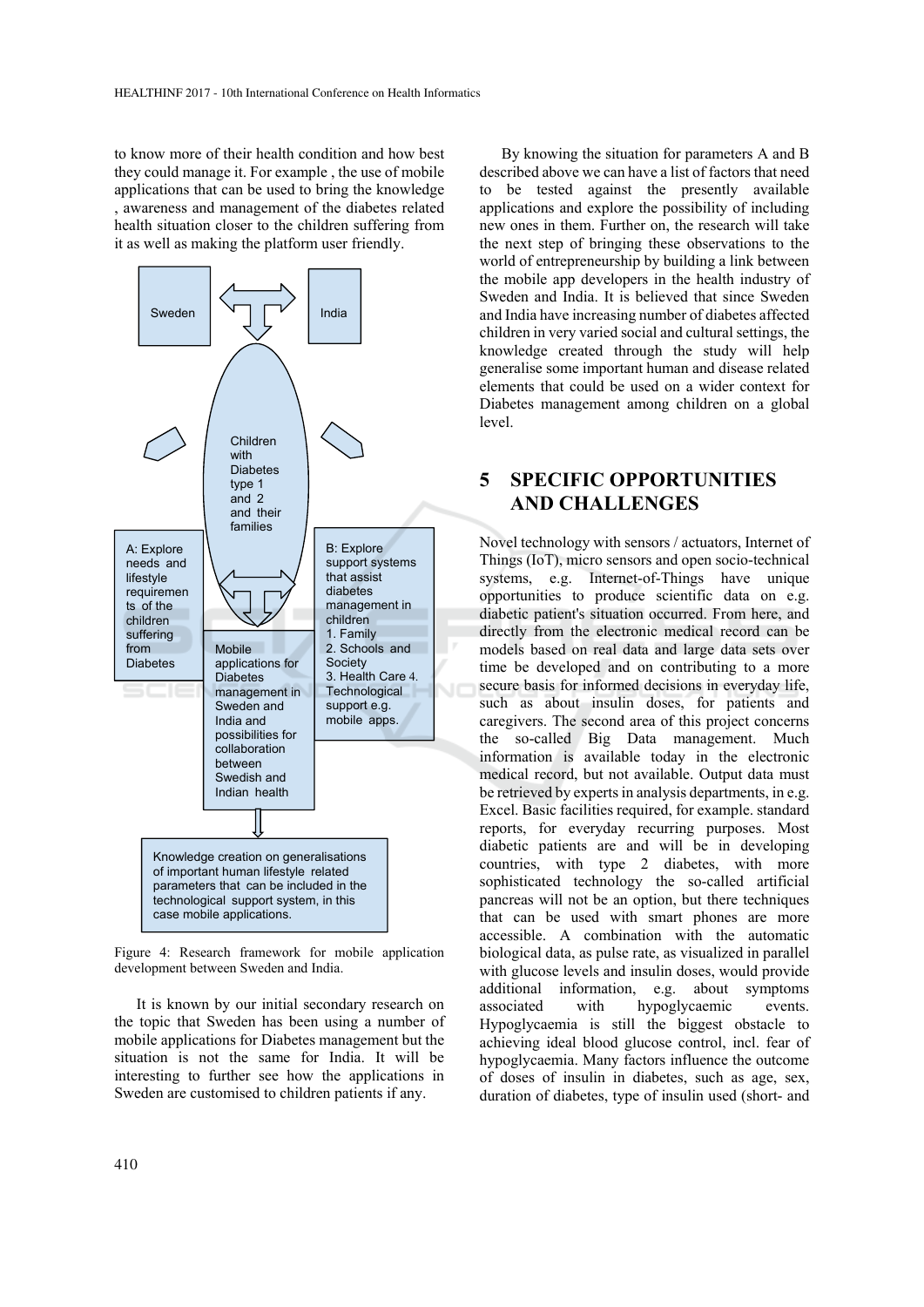long-acting types), the patient's body composition, physical activity, why automatic data collection via a "bio-bracelet", which such as Smart Band, and practical visualization of these complex tasks, and their interactions, both can be helpful for patients and their advisers or assistants in clinical settings, and provide information to be analysed at the graduate level, can provide new information that can be converted into new clinical counselling. Analyses of data for glucose levels and insulin doses with details of HbA1c levels, over time, longitudinally, can provide both new insights into the relationship between glucose variability (i.e., frequency and amplitude of the high and low values) and the level of HbA1c (and over time relation to the development of diabetic complications), and in the patterns of glucose levels, frequency of episodes of hypoglycaemia, relationships actually taken insulin doses, etc. are not available today, and not for larger groups of real patients outside of clinical trials, and put them in the with bias (s) involved. The complex situation of diabetes care is a major global challenge (Guariguata et al., 2014) and is a good example of the area where the development and utilization of techniques to facilitate better target fulfilment can spread easily benefit both individuals and society (Sundström, 2016), (Hu et al., 2015), (Lundberg, et al., 2015), (Eriksén, 2015).

# **6 FUTURE WORK**

Collaboration between different expert domains are of interest to battle the challenges related to diabetes. Closer collaboration between stakeholders, with care institutions and related partners for a healthy lifestyle among children are desired.

# **ACKNOWLEDGEMENTS**

To the system-cross organisation at Linnaeus University giving us this unique opportunity to initiate a small scale R&D cooperation. Furthermore to the paediatric clinics, endocrinologists in Växjö and Kalmar hospitals for support.

# **REFERENCES**

International Diabetes Federation, *About Diabetes*, Available at http://www.idf.org/about-diabetes/factsfigures, accessed 22 September 2016

- *Nearly 70000 children suffer from Diabetes,* Available at http://timesofindia.indiatimes.com/life-style/health-fit ness/health-news/Nearly-70000-children-suffer-fromdiabetes/articleshow/45133397.cms, accessed 26 September 2016
- India's first diabetes app, available at: http://timesofindia.indiatimes.com/life-style/healthfitness/health-news/Indias-first-diabetes-app-launchedto-ease-diabetic-lives/articleshow/49980670.cms, accessed 24 September 2016.
- India's mobile subscribers, available at: http:// www.forbes.com/sites/sariatharia/2016/01/06 indiajust-crossed-1-billion-mobile-subscribers- milestoneand-the-excitements-just-beginning/#783308a55ac2
- http://www.diabetesappar.se/
- Barndiabetesfonden, available at http://www.barndiabetes fonden.se/Om-diabetes/, accessed 28 September 2016
- http://www.forbes.com/sites/saritharai/2016/01/06/indiajust-crossed-1-billion-mobile-subscribers-milestoneand-the-excitements-just-beginning/#783308a55ac2
- http://timesofindia.indiatimes.com/life-style/health-fitness /health-news/Indias-first-diabetes-app-launched-to-eas e-diabetic-lives/articleshow/49980670.cms
- https://lakemedelsverket.se/Alla-nyheter/NYHETER-2015 /Medicinska-appar-ska-folja-regelverkets-krav-for-attvara-sakra/
- https://itunes.apple.com/se/app/triabetes-diabetes-allt-i-ett/ id657352839?mt=8
- https://www.ndr.nu/#/

ECHNO

- Cafazzo, J. A., Casselman, M., Hamming, N., Katzman, D. K., & Palmert, M. R. (2012). *Design of a mHealth App for the self-management of adolescent type 1 diabetes: a pilot study. Journal of medical Internet research*, *14*(3), e70.
- Praveen, P. A., & Tandon, N. *Childhood obesity* and type 2 diabetes in India. *WHO South-East Asia J Public Health*, *5*(1), 17-21., 2016
- https://swediabkids.ndr.nu/
- Marmarelis, V. & Mitsis, G*. Data-driven modeling for diabetes - diagnosis and treatments*, Springer Verlag, 2014
- Diabeto application
- Melin, E., *Psychosomatic aspects on diabetes and chronic pain, Alexithymia, depression and salivary cortisol; The affect School and Script Analysis Therapy*, in *Department of Clinical sciences.* 2014, Lund University, Faculty of Medicine: Lund
- Thunander, M., Torn, C., Petersson, C., Ossiansson, B., Fornander, J., Landin-Olsson, M., *Levels of C-peptide, body mass index and age, and their usefulness in classification of diabetes in relation to autoimmunity, in adults with newly diagnosed diabetes in Kronoberg, Sweden.* Eur J Endocrinol, 2012. 166(6): p. 1021-9.
- Guariguata, L., et al., *Global estimates of diabetes prevalence for 2013 and projections for 2035.* Diabetes Res Clin Pract, 2014. 103(2): p. 137-49.
- Sundström, P., *Överenskommelse mellan staten och Sveriges Kommuner och Landsting; vision e-hälsa 2025* Avdelningen för digitalisering, 2016.